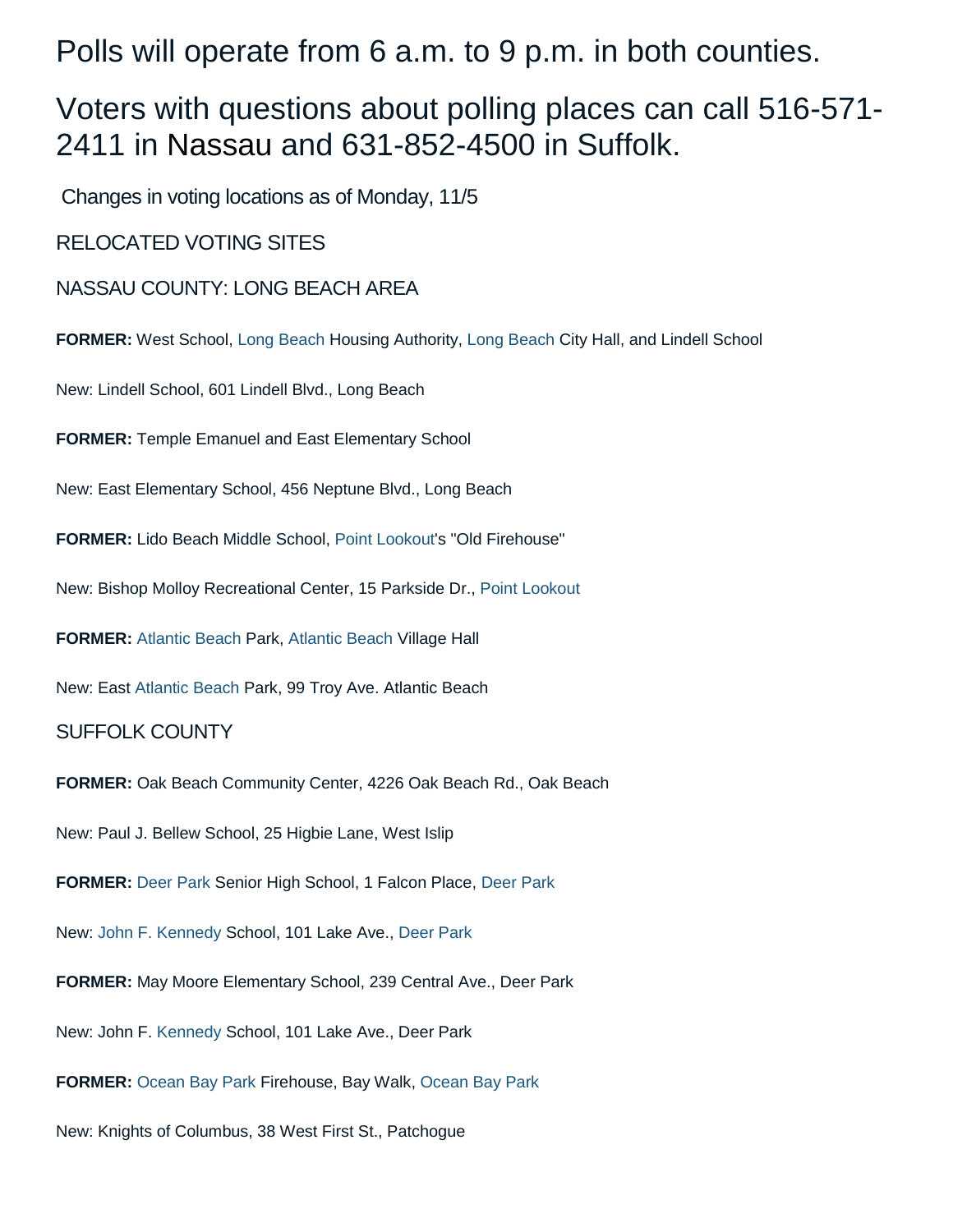#### **FORMER:** [Belle Terre](https://www.newsday.com/topics/Belle_Terre,_NY) Village Hall, 55 Cliff Road, [Belle Terre](https://www.newsday.com/topics/Belle_Terre,_NY)

New: [Port Jefferson](https://www.newsday.com/topics/Port_Jefferson,_NY) Fire Department, 115 Maple Place, [Port Jefferson](https://www.newsday.com/topics/Port_Jefferson,_NY)

**FORMER:** Asharoken Village Hall, 1 Asharoken Ave., Northport

New: Eaton's Neck Firehouse, 55 Eaton's Neck Rd., Eaton's Neck

**FORMER:** Ocean Beach Boat House, 625 Bayberry Walk, Ocean Beach

New: Bay Shore Middle School, 393 Brook Ave., Bay Shore

**FORMER:** Parkview Elementary, Roundtree Dr., Smithtown

New: Kings Park High School, 200 Route 25A, Kings Park

**RED CROSS** 

Lido Beach.

Port Washington.

toiletries and towels.

Five feeding sites open 11 a.m. to  $\overline{2}$  p.m. and

Nickerson Beach Park in

H. Lee Dennison Building in Haup-

pauge, Riverhead County Center,

Cedar Creek Park in Seaford and

Mastic Fire House in Mastic Beach.

**TOWN OF NORTH HEMPSTEAD** 

heat, showers and charging stations.

The stations, open from 7 a.m. to

■ Offering comfort stations with

7 p.m., are at the Aquatic Activity

Center at Tully Park in New Hyde

Park, "Yes We Can" Community

Center in Westbury and the Club-

Residents are asked to bring

house at Harbor Links Golf Course in

4 to 6:30 p.m. at the

**FORMER:** Forest Brook Elementary School, 299 Lilac Lane, Smithtown

New: Hauppauge Middle School, 600 Townline Rd., Hauppauge



**Food & comfort** 

# **NASSAU COUNTY**

Free hot shower facilities at Cantiague Park in Hicksville, the Nassau County Aquatic Center in Eisenhower Park and the Mitchel Athletic Complex in Uniondale. They will be open from 8 a.m. until 11 p.m. daily until further notice.

#### **HUNTINGTON**

Residents can go to warming centers that will have food, heat and charging areas.

The centers are at the Central Presbyterian Church, Temple Beth El, St. Hugh of Lincoln Roman Catholic Church, Light of Salvation Church. Dix Hills Ice Rink. William J. Bronson School in Northport, the American Legion Hall in Northport and the Huntington YMCA.

For details and hours of operation, go to huntingtonny.gov

# **AMITYVILLE**

Residents can charge small electronic devices at the Village Hall lobby, which will be open round-the-clock.



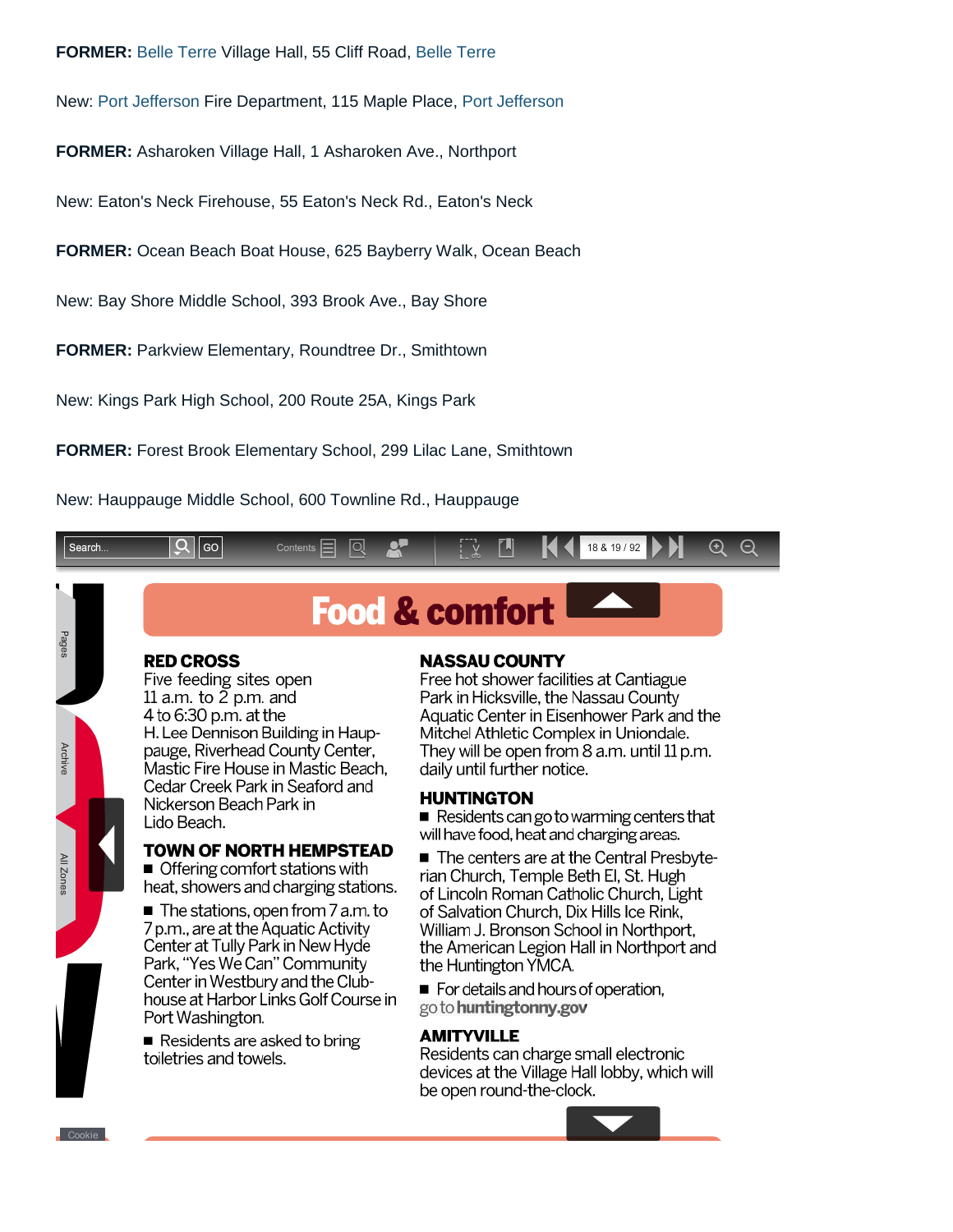# **FEMA assistance**

# **SHELTERS**

The Federal Emergency Management Agency has activated its transitional shelter program, which allows those who cannot return to their homes because of storm damage to stay in participating hotels, motels or other housing. You must first register with FEMA at a recovery center, by calling 800-621-3362 or by going to DisasterAssistance.gov

# **DISASTER RELIEF**

**In Nassau**, FEMA's Disaster Recovery Center will be at Nassau Community College in Garden City. It is to remain open daily from 8 a.m. until 8 p.m.

**In Suffolk**, FEMA will start accepting disaster relief applications today at the county's H. Lee Dennison Building in Hauppauge. The center will be open 7 a.m. to 7 p.m.

# **MOBILE CENTER**

The agency also is setting up a mobile center behind Bower Elementary School in Lindenhurst. It will be open 8 a.m. to 8 p.m.

# **Shelters update**

#### **RED CROSS SHELTERS**

The largest Red Cross shelter is at Nassau Community College in Garden City.

Others are at Robert Frost Middle School in Deer Park, Sachem High School East in Farmingdale, Walt Whitman High School in South Huntington, Farmingdale High School and the Gerald Claps Center (former Levittown Memorial High School) in Levittown.

Shelters also are available at Glen Cove High School and Hampton Bays Middle School, according to the Red Cross.

The Eastport-South Manor High School shelter in Manorville and the Manhasset High School shelter have been closed.

# PET-FRIENDLY SHELTERS IN SUFFOLK

■ Brentwood Recreation Center, Brentwood

■ Woodland Building at the Eastern Campus of Suffolk County Community College, Riverhead

### PET-FRIENDLY SHELTERS IN NASSAU

Nassau County Mitchel Athletic Complex in Uniondale.

The North Shore Animal League America has three mobile units and already is caring for about 100 animals.

### **OTHER SHELTERS**

A special-needs shelter is at Nassau

Community College's CCB building.

An Orthodox Jewish shelter is at West Hempstead High School.



# **Suffolk food distribution, warming locations**

Suffolk County is reminding residents that Red Cross Food Distribution started at 11 a.m. Dinner will be distributed at 4 p.m.

The following are the locations:

-- Dennison building in Hauppauge, 100 Veterans Hwy., Hauppauge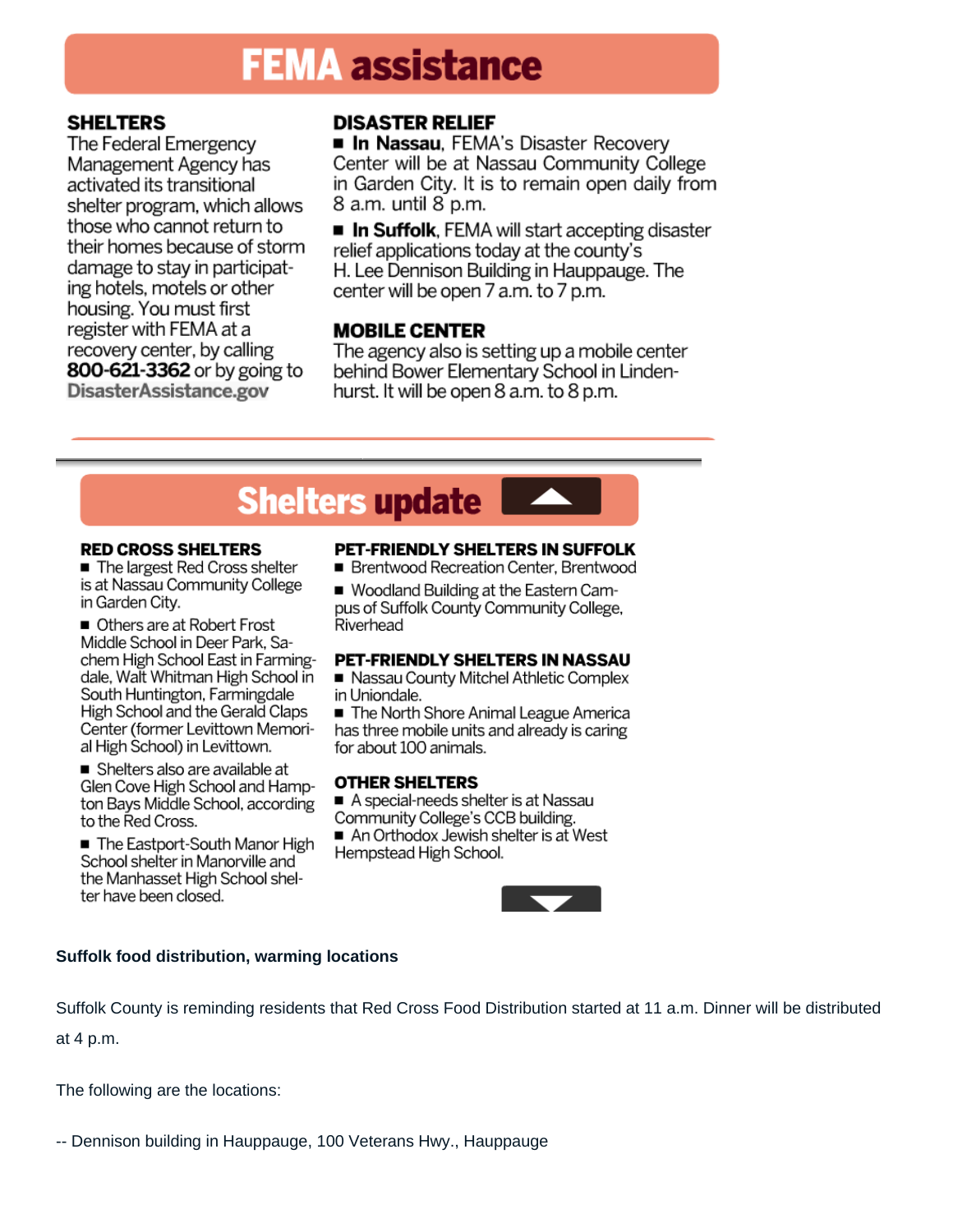-- Riverhead County Center, 210 Center Dr., Riverhead

-- Mastic Fire House, 1088 Mastic Rd., Mastic

In addition, a reminder of the open Red Cross Shelters and their locations were released.

They are:

-- Sachem East High School, 177 Granny Rd., Farmingville

-- Walt Whitman High School, 301 West Hills Rd., Huntington Station

-- Robert Frost Middle School, 450 Half Hollow Rd., Deer Park

The following is a list of warming centers. Warming centers will provide residents without electricity a chance to get warm, charge electronic devices and get food.

The centers, their hours of operation, and their facilities, according to the County Executive's office are:

-- William J. Brosnan Building at the Northport-East Northport School District, 158 Laurel Ave., Northport

Hours: 8:30 a.m. to 4:30 p.m. Monday

Providing: Charging Center

-- Central Presbyterian Church, 240 Main St., Huntington, Monday to Sunday: 10 a.m. to 3 p.m.

Providing: Sandwiches, charging stations and Internet access

-- Temple Beth El, 660 Park Ave., Huntington

Open: Sundays 2 to 9 p.m., Monday to Thursday: 10 a.m. to 9 p.m.

Providing: Warming area, water and charging stations

-- St. Hugh of Lincoln Roman Catholic Church, New York Avenue at East Ninth Street, Huntington Station

Open: Monday to Saturday: 9 a.m. to 5 p.m., Sunday: 1 to 5 p.m.

Providing: Warming center

-- Light of Salvation Church, 1599 New York Ave., Huntington Station

Open: Monday to Saturday: 9 a.m. to 6 p.m., Sunday: 9 a.m. to 1 p.m.